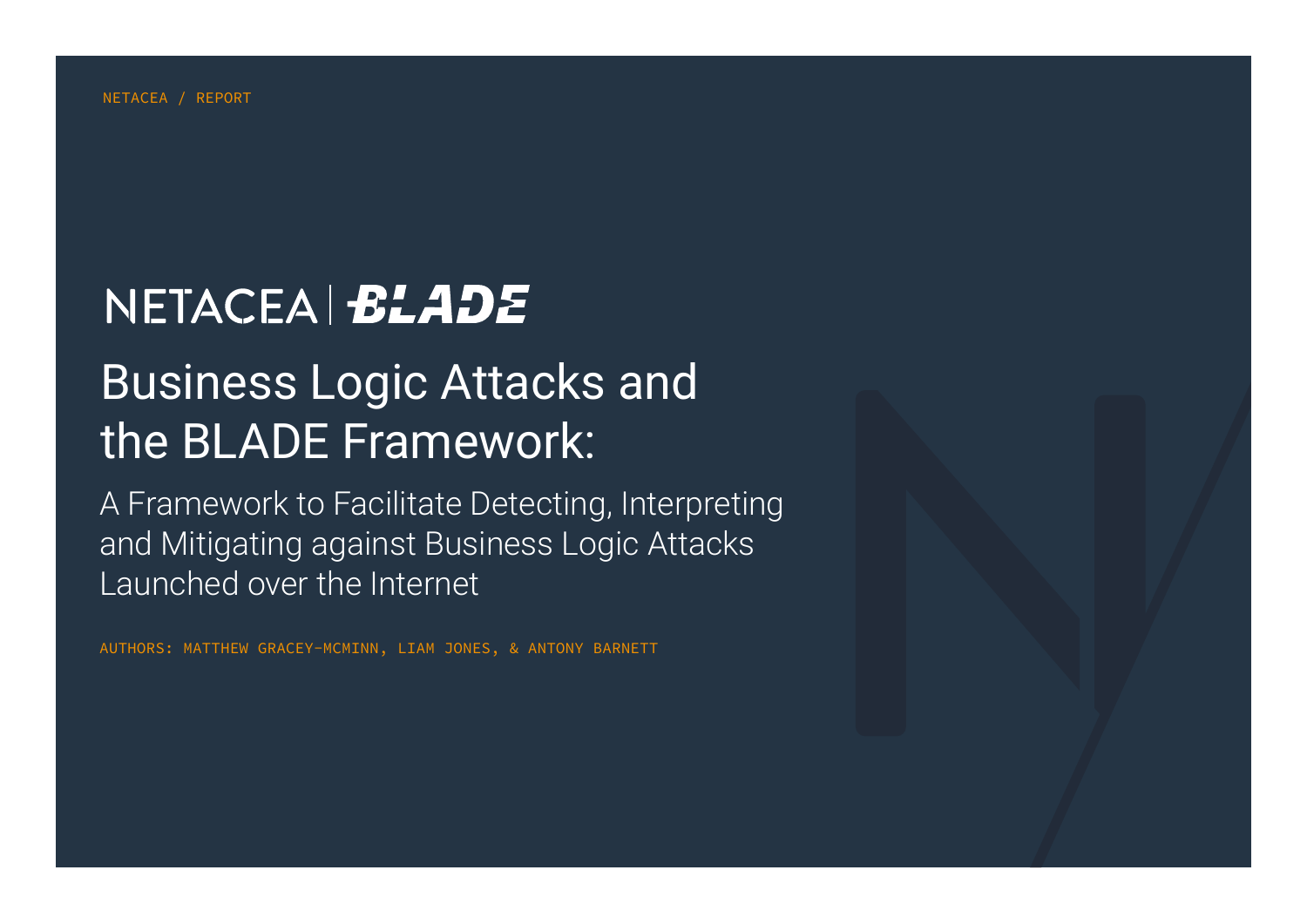## **NETACEA**

#### ABSTRACT

In this paper we highlight the growing threat of business logic attacks as a methodology by which adversarial actors are exploiting web applications and APIs for gain. For most businesses this is an area of increasing concern, but defenders do not yet have a coherent response by which to defend against these attacks, with no standardised use of language across the cybersecurity industry, nor a consistent, repeatable methodology to assist in interpreting and understanding these attacks. Consequently, defences are largely reactionary, and defenders have a limited understanding of impact and risk as an attack progresses. We believe that the Business Logic Attack Definition Framework (BLADE Framework)

plugs this gap, by providing a comprehensive framework that details the tactics, techniques, and sub-techniques employed by any variation of a business logic attack during each of the stages it passes through. This can then be employed for: better threat modelling, improved risk assessment, strengthened detection and mitigation capabilities, increased ROI on cybersecurity investment, a better-informed incident response process, and improved reporting. By making this an open-source framework we hope to drive improvement in defences for all businesses impacted by such attacks and solicit feedback in improving it and ensuring it continues to be a relevant and useful tool for defensive teams.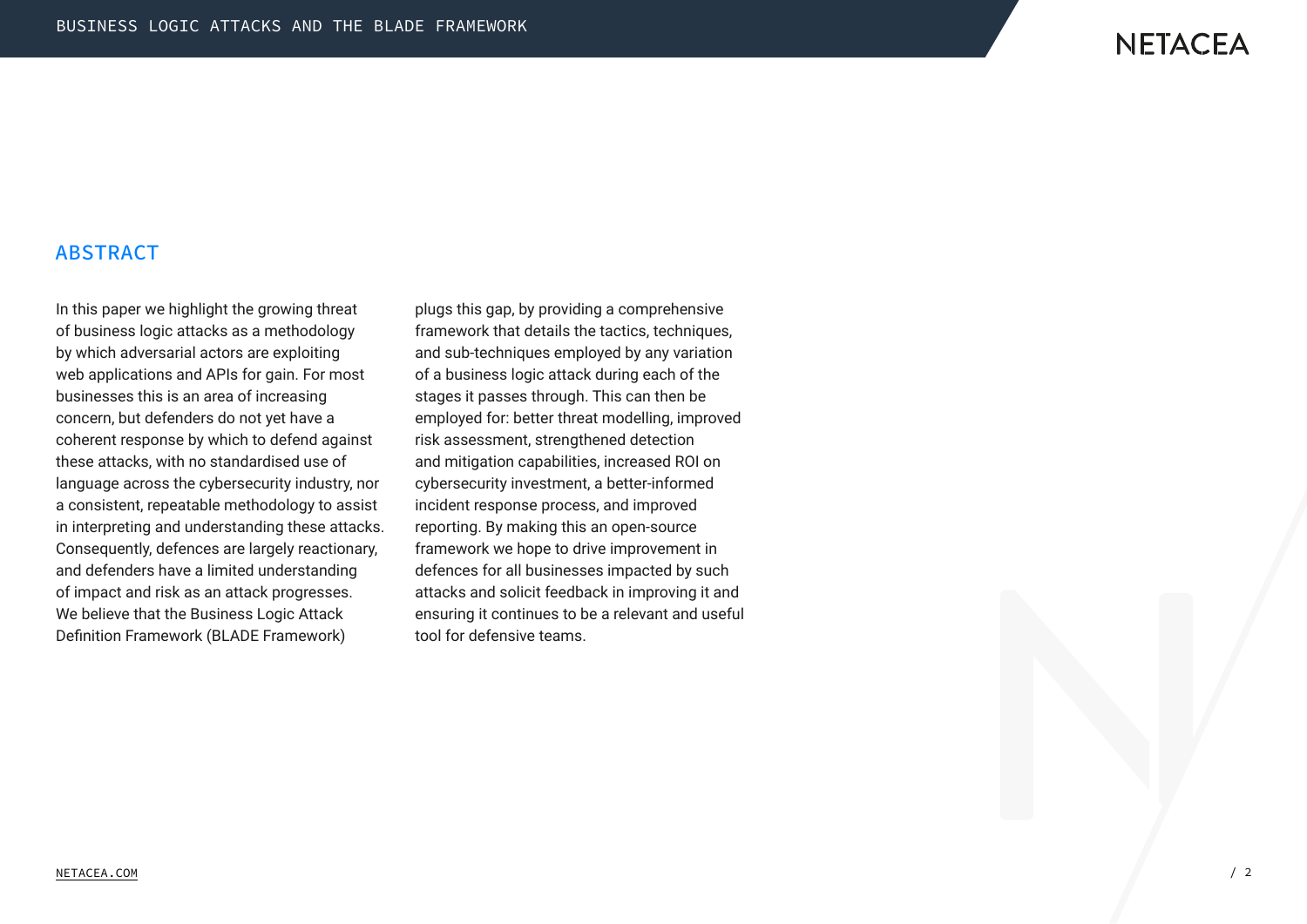### BUSINESS LOGIC ATTACKS AND THE CYBER THREAT LANDSCAPE

The cyber threat landscape is ever evolving. Such evolution is driven largely by adversaries whose adoption of new technology, new tactics, new techniques, and new procedures requires defenders to adapt our own understanding and defensive procedures at a rapid pace. Historically, much defensive attention has been directed towards preventing what we, in this paper, term 'technical attacks'; that is, those attacks which seek to exploit code vulnerabilities or perform attacks against systems and networks. However, there is now a significant need for defenders to consider 'business logic' attacks. That is, those attacks which do not seek to attack the underlying systems or code, but instead use a web application or API in its legitimate, intended fashion to undertake malicious activity. These attacks are almost always at least partially automated and conducted by 'bots', tools that perform automated actions. The simple nature of business logic attacks lends them nicely to automated tools, which can conduct such actions repeatedly across multiple targets and at speeds far in excess of what a human can achieve. Contrary to traditional, technical attacks, business logic attacks can easily be launched by very low-skill adversaries, at very low cost. They nonetheless can have a major impact on businesses, causing significant losses and loss of competitive advantage.

Perhaps the most well-known example of a business logic attack would be an Account Takeover (ATO) attack, in which an adversary uses stolen login details to access the account of an unfortunate victim (bots facilitate this process by such actions as credential stuffing into login forms). The attacker has provided the correct login credentials and so is provided with access.

Hence, the webapp in question is functioning as intended by permitting access to someone who provides the correct login details. However, ultimately, this attack could have far-reaching impact for both the victim and the targeted organisation, with the victim suffering:

- The loss of payment details
- The loss of personally identifiable information (and potentially access to the service associated with the account).

#### Meanwhile the company may incur:

- Costs through data protection fines or payment card chargebacks
- Loss of brand reputation (often the targeted organisations are blamed for these attacks in the public sphere)
- Loss of customer confidence
- Secondary costs incurred indirectly in time and resources spent trying to 'repatriate' breached accounts to their correct owners.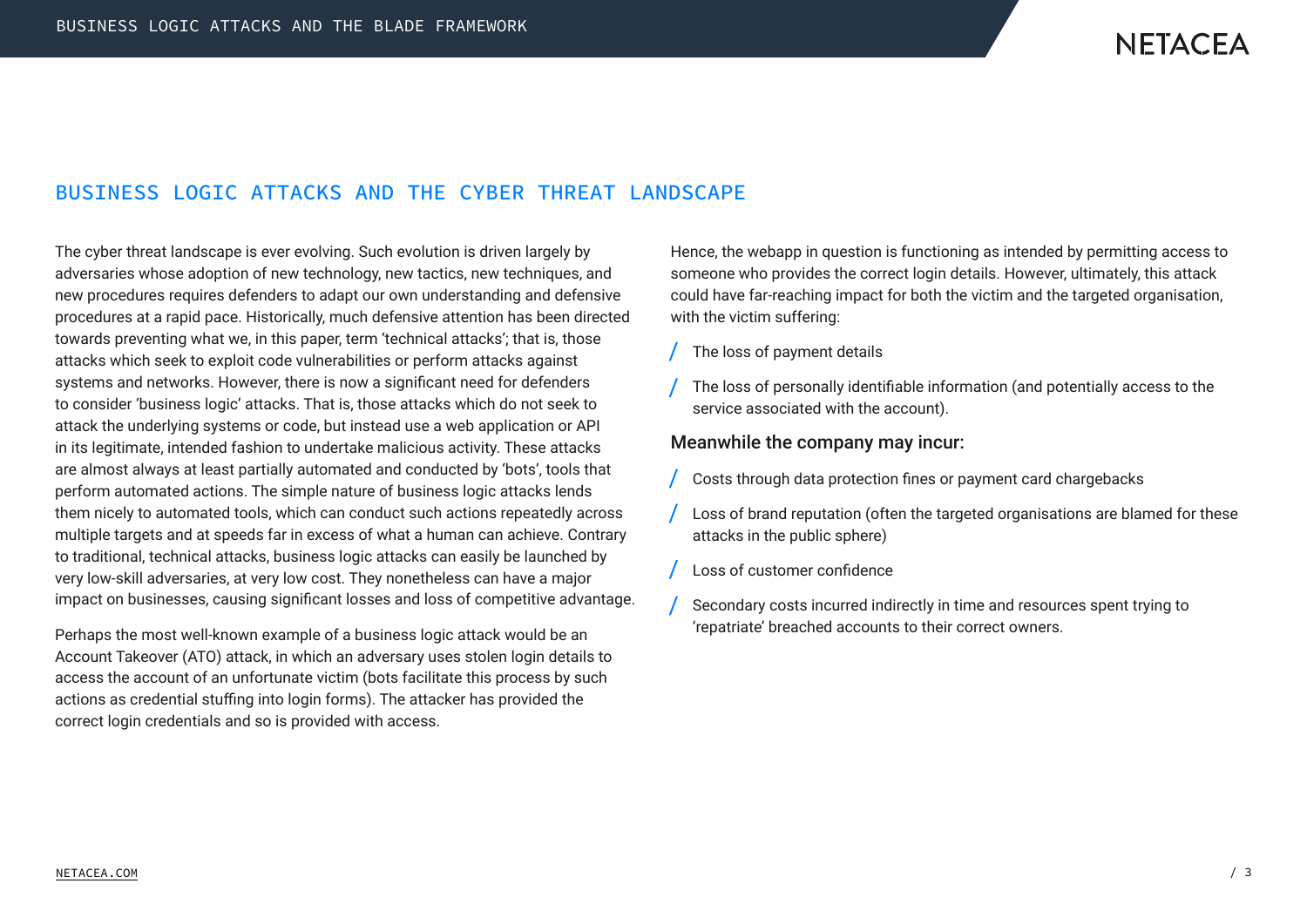A similar attack can be observed in the case of 'scalping', wherein an adversary identifies a highdemand product which will likely have significant resale value. They then use bots to identify the exact moment that this product becomes available on an online store and complete the purchase of a significant proportion of the overall stock far faster than any human could hope to perform the same action. More advanced bots will then automatically relist the product for sale at a marked-up price elsewhere, or even hold the product reserved in a cart until the resale can be completed and the cart handed over to the purchaser at a cost above that of the product. While not as directly impactful as either the above ATO attack example or more technical attacks that may bring down the webapp entirely, scalping attacks can have the following effects:

- Loss of custom (customers faced with being unable to purchase desired items may take their business elsewhere on a permanent basis)
- Loss of brand reputation (many of the scalper groups boast of successful 'scalpings', and organisations unable to fend them off are often regarded poorly)
- Increased cost of serving traffic (bots perform very aggressive scans when looking for the exact moment a product becomes available, often generating more than 80 times the amount of traffic a human would generate if simply refreshing a single page over and over)
- Loss of sales (where bots simply hold a product in reservation until a new buyer can be found there is an increased risk of no sale ever being completed, with legitimate customers being unable to purchase from the store while the scalper locks down a product they will not purchase)
- Ever-escalating scalping (as profits increase so too does competition between bot users who thus become increasingly aggressive in targeting sites, this is exacerbated by the growing number of people choosing to employ scalping tools as the only means to acquire the products they desire).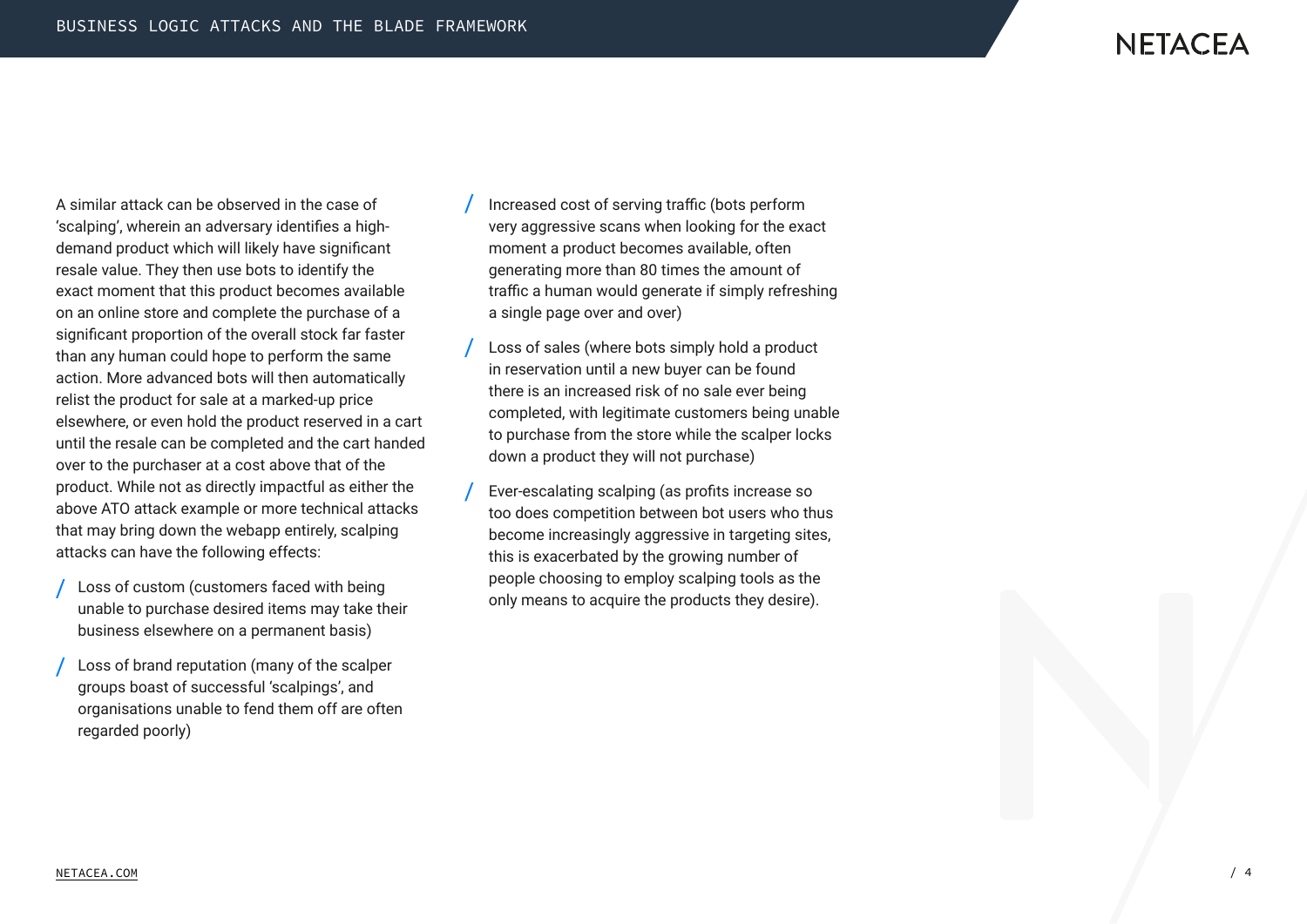A 2021 survey of 440 businesses in the UK and USA conducted by Netacea<sup>1</sup> found that there is a growing concern within businesses as to the financial impact of these attacks. As noted above, these business logic attacks are often conducted via automated tools, which are known as bots. Many of these bots are categorised according to the nature of the attack they perform and their objective. The survey focussed on asking about specific types of bots and their impact on businesses. Some of the key findings were as follows:

In 2020, 65% of the businesses had detected bot attacks against their website, 46% had observed bot attacks against their mobile application, and 23% had identified bot attacks against their API.

- 85% of businesses reported an increase in the number of bot attacks against them in 2020 compared to 2019.
- Of the 440 businesses only 2 did not have a dedicated budget for bot management. 10 businesses reported it was more than 20% of their overall security budget.
- Of the businesses impacted by scraper bots $2$ :
- 15% had lost more than 5% of their total online revenue due to these attacks.

#### $\frac{1}{48\%}$  of businesses lost 3% or 4% of their online revenue due to these attacks.

- Of the businesses impacted by scalper bots $^3$ :
- 21% of businesses reported losses of 5% or more of total online revenue because of these attacks.
- 50% of businesses reported losses of at least 4% of total online revenue because of these attacks.
- No business reported losses of less than 2% of total online revenue because of these attacks.
- Of the businesses impacted by account takeover bots4 :
- 21% reported losses of more than 5% of total online revenue due to these attacks.
- 82% reported losses of at least 3% of total online revenue because of these attacks.

#### Footnotes:

1.The surveyed businesses came from Travel, Online Gaming, eCommerce, Financial Services, and Telecommunications industries. Surveyed businesses varied in size from \$350 million to over \$7 billion in size. All the answers pertain to the 2020 calendar year.

2. Scraper bots are those which are used to repeatedly scan a webapp or API and collect information from the contents of the page.

3. Scalper bots automate the purchase of low-supply, high-demand items such as concert tickets, video game consoles, limited edition clothing items, etc., which can then be resold at a profit by the bot user at a marked-up price.

4. Account takeover bots attempt to attain access to accounts of other users of a webapp or API by either using stolen or guessed credential pairings. Once they attain access, they are able to act as though they are the legitimate owner of the account and assume control of it.

#### NETACEA.COM / 5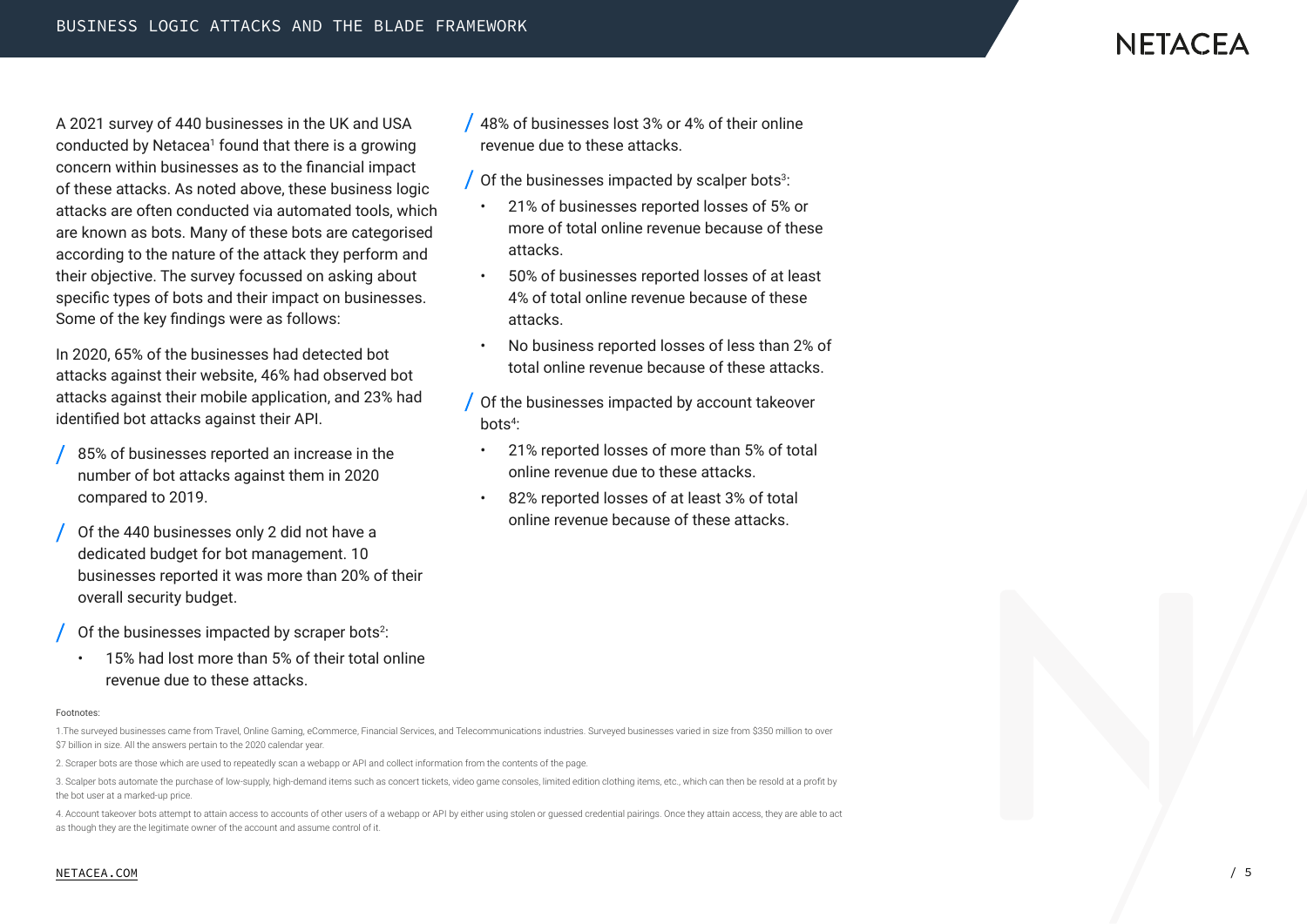Business logic attacks are distinct from the more widely observed and analysed 'technical attacks' but are similarly, if not more, pervasive. They target web-facing services that organisations offer to their customers, most often web applications, and APIs. They demand very little technical skills of those conducting them and are often very cheap to launch. Quite often they are also legal or, due to the difficult nature of attribution and the commonplace nature of such attacks, highly unlikely to lead to any sort of action by law enforcement against the perpetrators. This has made them a tempting attack methodology, particularly during the COVID-19 pandemic and the global shift towards an online-first social model, which drove many more services and businesses online than ever before. The increase in online business activity increased the number of potential targets and victims, and the profits to be made from such attacks. Consequently, we have observed a significant increase in the quantity of such attacks, as well as the sophistication of adversaries as they compete with one another to profit most from these attacks.

These 'business logic' attacks are a growing concern for many organisations, and yet, as an area of cybersecurity, the understanding and modelling of the threat landscape lacks the maturity of that surrounding the more traditional 'technical' attacks. There are theoretical models for the more traditional, technical attacks that can be used by defenders to understand what stage the attack is in, what techniques an attacker is likely to employ, and what may be attempted next. Such models include the Lockheed Martin Cyber Kill Chain and the Mitre ATT&CK Framework. These are widely employed across the cybersecurity industry, but efforts to apply them to business logic attacks routinely fail. This is because, as noted before, business logic attacks are not seeking to exploit systems maliciously or use them illegitimately and are instead employing them in their intended manner.

Efforts to respond to these business logic attacks have been hampered by a lack of understanding of how the attacks progress. Some efforts have been made in this area, most notably with the OWASP Automated Threats (OAT) project.5 This provides high-level details of the sorts of automated attacks that often exploit business logic but does not give a granular assessment of the stages each attack type goes through and thus does not prepare and inform defenders in the same manner as the Mitre ATT&CK Framework does for other types of attacks. In this paper we posit that a new framework is necessary, one similar in style to the Mitre ATT&CK Framework but specifically detailing business logic

attacks. Like Mitre this should detail the common tactics, techniques, and sub-techniques employed by attackers. It should also allow for all variations of business logic attacks to be mapped to it, facilitating an understanding of the stages different types of attacks go through, and where best to break the attacks' 'chain' to maximise defensive capabilities while minimising costs and risk.

5. This project is the work of Tin Zaw and Colin Watson.

Footnotes: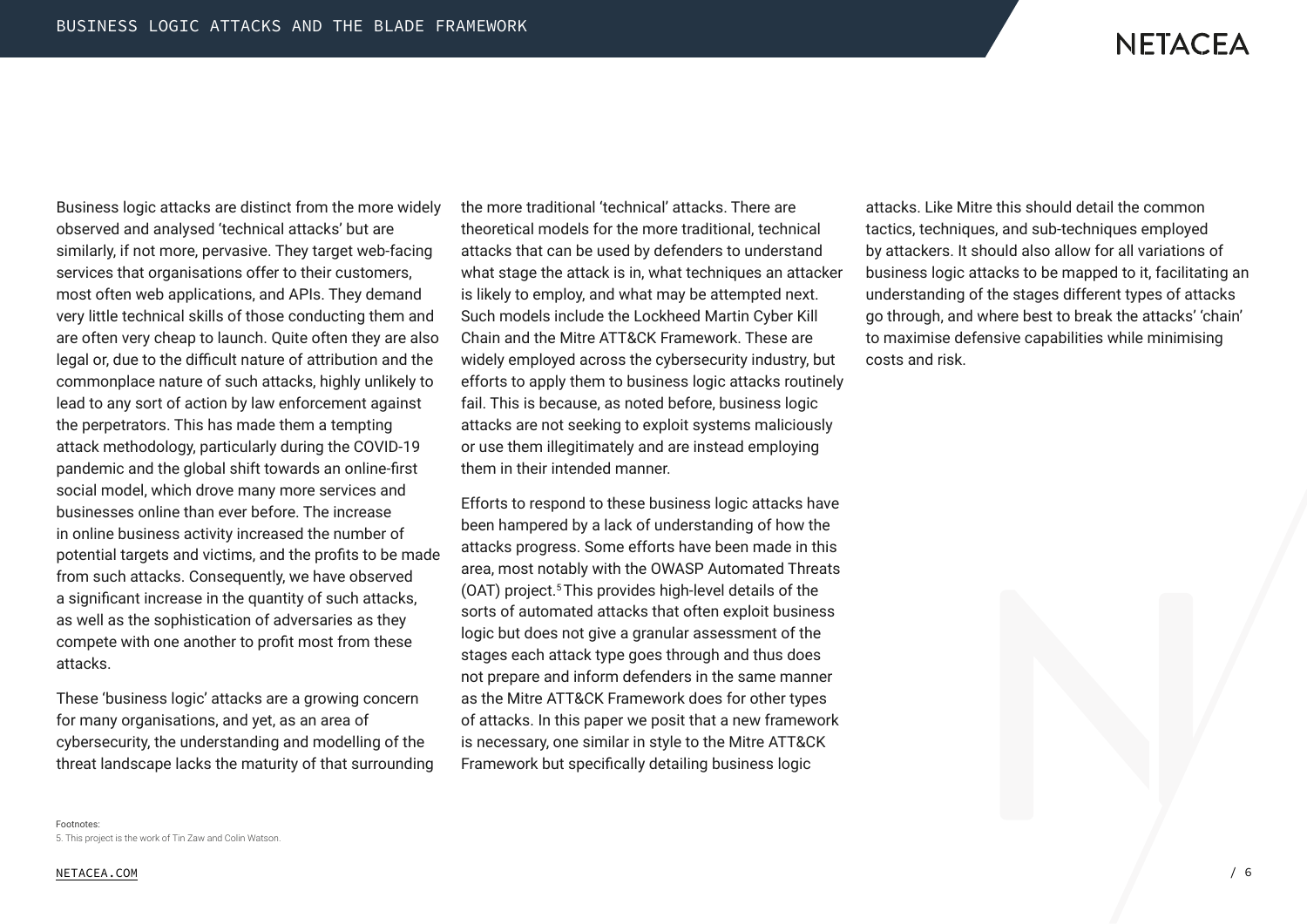## THE VALUE OF A BUSINESS LOGIC ATTACK FRAMEWORK

Through the examination of datasets linked to historical attacks, conversations with experts, and reference to adversaries' discussions and operations (which was achieved by infiltrating their online forums and group chats), we have constructed and tested a framework that meets these requirements. Taking inspiration from the Mitre ATT&CK Framework, it outlines the tactics, techniques, and sub-techniques commonly employed by adversaries when attacking via a business logic attack vector. The stages that different types of business logic attack go through can be charted across the framework, to build a 'kill chain' for each type of business logic attack.<sup>6</sup> We have found the BLADE Framework supports an intelligence-driven response to business logic attacks. In testing it has provided the following benefits:

#### Codification of business logic attacks:

Business logic attacks are experienced by many organisations, but there is no standardised language. Instead, each organisation has its own language and terminology. This complicates collaboration and the sharing of threat information. By codifying these attacks and standardising the language used we can facilitate inter-organisational collaboration.

#### Detection:

Rather than examining data sets looking for anomalies or known-bad technical indicators (such as malicious IPs), we can now look for tell-tale signs of specific tactics, techniques or sub-techniques. This allows responders to detect based on tactical-level information rather than the easily changed technical indicators of an attack.

#### Mitigation:

By establishing how each technique works we can move from a model of simply trying to block bad actions, to better understanding and interpreting what is being seen and taking steps to minimise risk by interrupting an attack at the most appropriate moment. This minimises both risk and the effort (and thus cost) of mitigating attacks. It also allows for more precise mitigation efforts; for example, blocking bad IPs may bar legitimate users from accessing a service, but by mitigating against specific techniques we are able to deny attackers without disrupting legitimate users of a service.

#### Better Understanding of Risk:

By understanding the stages an attack goes through, we can better understand the likely next steps of an attacker and the impact of each technique as it is employed.

#### Threat Modelling:

In building web-facing applications and APIs, we can refer to the BLADE Framework to better understand what sort of business logic attacks may be employed against them and so implement security measures against such attacks during the development cycle.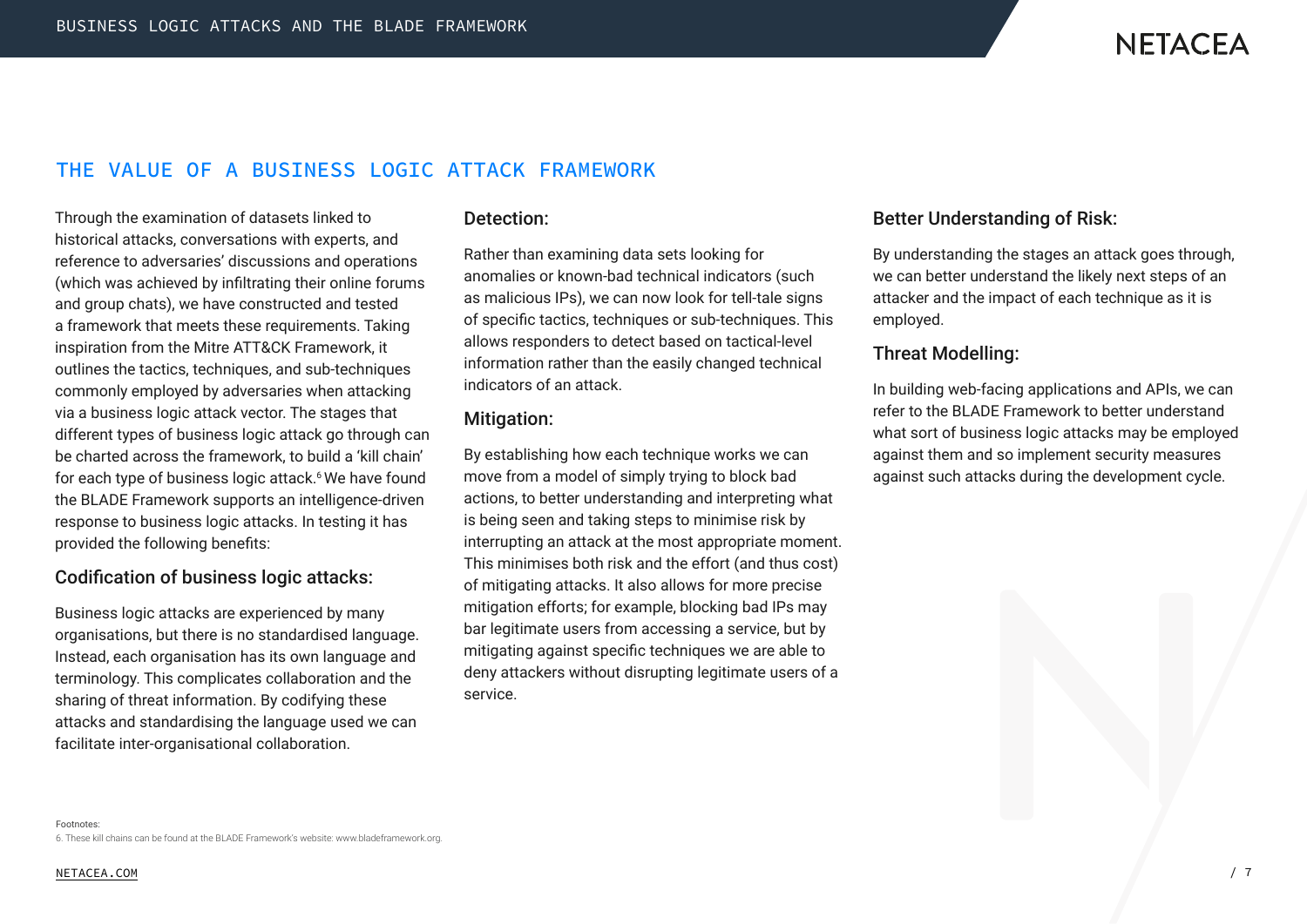

#### Lessons Learned:

After an attack is detected (whether that is during the attack or after it is complete), the framework provides a more granular break down of likely steps taken by the attacker during each stage of the attack, including undetected stages. This allows responders to go back through data sets to identify the earlier indicators and use these to improve future detection and mitigation efforts.

#### Reporting:

A granular understanding of attacker methodologies, kill chains, and the observed techniques facilitates reporting on observed attacks, making it easier to explain what happened, where it was stopped, and what could have happened next to senior leaders within an organisation. It, similarly, aids in the story-telling process, allowing for repeatable and defined explanations. The BLADE Framework also facilitates an enhanced understanding of the return on investment (ROI) of defensive measures and determining where future investment can best be used. This more granular and kill chain-based approach to interpreting and understanding these business logic attacks facilitates the adoption of a "defencein-depth" security model. The historical tendency for many organisations has been to implement a single layer bot management solution (to detect and prevent automated activity) or depend on a Web Application Firewall (WAF) solution to detect large-scale suspicious traffic. By instead adopting a layered-defensive model we are better able to detect and mitigate against business logic attacks. Should an attack bypass the single layer of the single layer model then the attack will be successful. It is thus relatively easy for adversaries to remain ahead of defenders.

Conversely, by adopting a multi-layered defence an adversary who bypasses one layer of defence still has more defensive layers to overcome before the attack can be successful. Mapping detection and mitigation to specific tactics and techniques also allows for a more granular approach.

Rather than looking for technical information that may indicate malicious activity or the employment of a specific tool (such as known bad IPs, user agents, etc.) we can instead look for indicators of a particular sub-technique, technique, or even tactic. This forces an adversary to change their methodological approach, a much larger ask than just altering tooling or infrastructure. This all raises the barrier for entry to adversaries and reduces the ROI from their attacks. In this manner adversaries can initially be dissuaded from launching an attack due to an inability to return sufficient profit from it, and, should they not be dissuaded, be more easily detected and stopped.